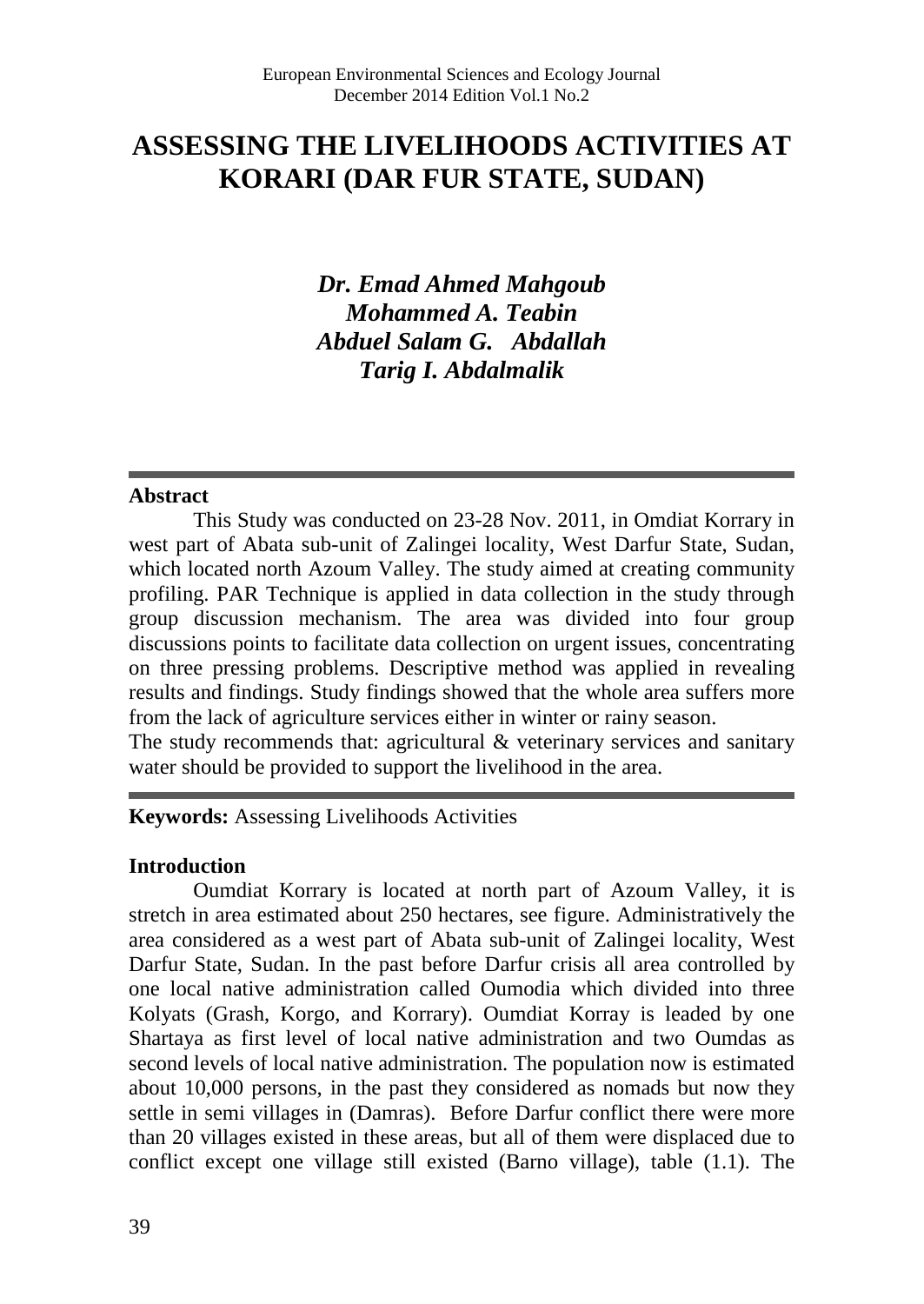people who displaced from those villages, majority of them are settling in Al-Hassahisa and Hamidia IDPs Camps.

### **Objectives**

Objectives of this study are**:**

- 1. To assess livelihood of community in the area.
- 2. To evaluate natural resources.
- 3. To identify problem facing available natural resources

### **Methodology**

Field survey is conducted for assessment by the team work. Two leaders of the community (Oumda and Sheikh) were participated in community mobilization which took three days for explaining the objectives of survey and encouraging people to participate in group discussions. Checklist for community mobilization was formulated to guide survey process. In addition to that PAR technique (Participatory Rural Appraisal) is applied for data collection and problems analysis, through divided target groups into four meeting points according to their locations (Barno village, Korrary, Korgo for seasonal returnees and qualitative group discussion). However observation and notes were considered. Descriptive approach and estimation are used to show the results.

## **Live lihood Activities**

The results revealed that agriculture and animal breeding are considered as main livelihood activities of people in the area. The survey showed that some Nomads owned lands; they used to raise their animals and grow their land in rainy season, but some of them have no animals, while Barno village people and seasonal returnee depend only on agricultural activities in rainy and winter seasons. After conflicts some Nomads occupied IDPs land, and started to grow the lands without lands owners' permission. Findings showed that Handicraft activities such as tailoring, Blacksmith, etc., are not existed in the whole area, even women handicraft activities. Training is highly needed in the field of handcrafting especially for women. Field survey revealed that women participate in all livelihood activities such as bringing water, working in farms, firewood, grass collection and commerce, besides housekeeping, so empowerment for women is urgently needed to help them to become effective economic agents. Team work has interviewed women representative at Barno village, Damras, and seasonal returnees, their real demands depend on adult education class and provision of agricultural tools (Hand Hoe, Shovels, diggers, rakes etc.), besides other inputs. Study declared that seasonal returnee (women) used to go back to the area, to cultivate their own farms or working as casual labor. Livelihood in the area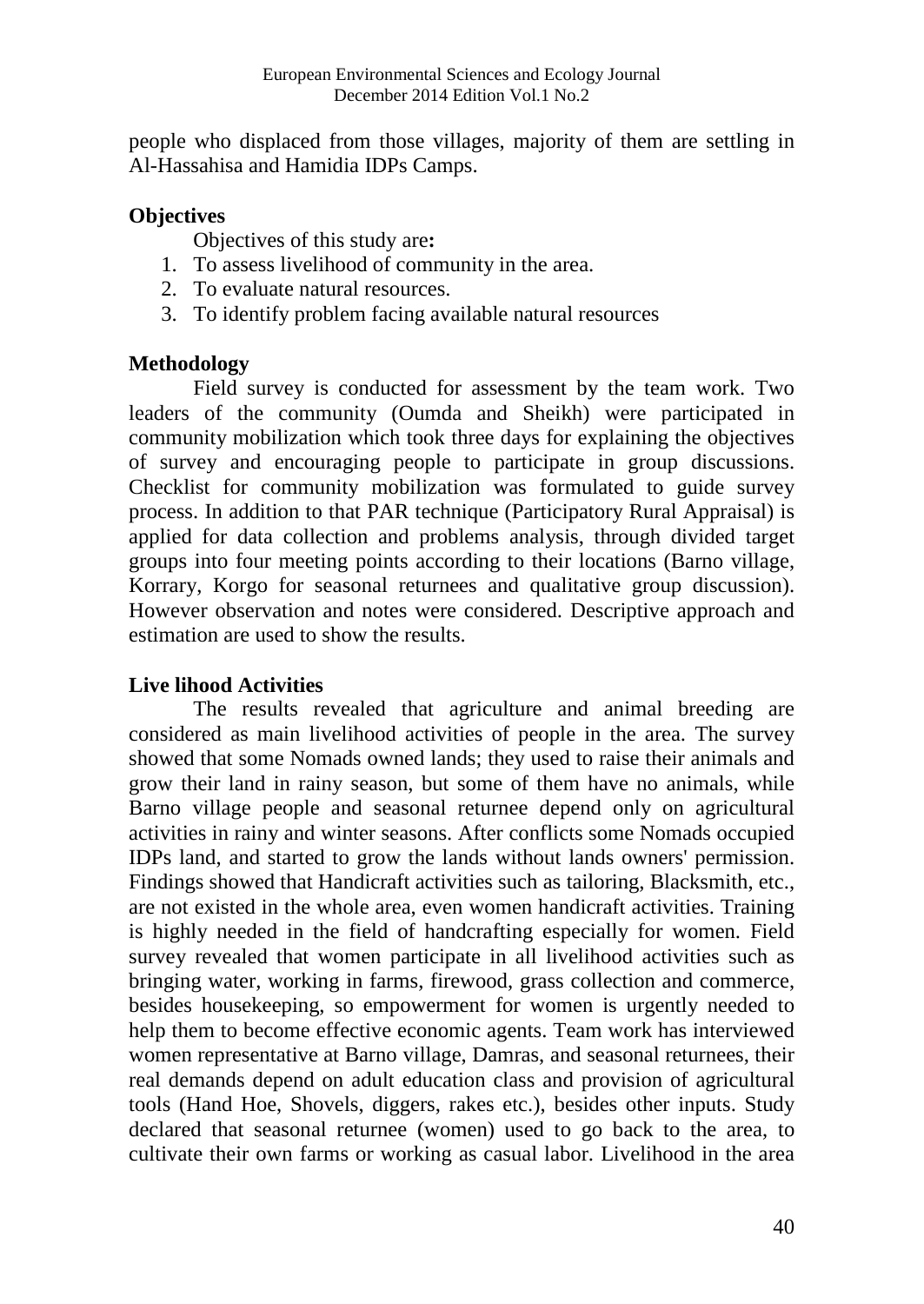is highly vulnerable to income and climatic shocks, so capability building programs are highly needed for helping people to overcome bad situation. As far as coping strategies for famine and bad situation is concern, people in the area used to sell their assets, firewood, grasses, etc. in order to balance income deficiency beside remittances from their children and relative who work out of the area. , Table (1) and table (2) show sources of income, production, productivity and prices.

|     | Name of                   | Main        | Secondary             | Agricultu                           |                                                                                                                                                   | T.      |
|-----|---------------------------|-------------|-----------------------|-------------------------------------|---------------------------------------------------------------------------------------------------------------------------------------------------|---------|
|     | village /Damra            | Sources of  | sources of            | ral                                 |                                                                                                                                                   | Animal  |
| No. |                           | income      | income                | seasons                             | T. Crop grown                                                                                                                                     | raising |
| 1   | Barno Village             | Agriculture | None                  | rain fed<br>and<br>winter<br>season | Onion, Potato,<br>Tomato, and<br>vegetables in winter<br>season. Millet,<br>Dura, Groundnuts,<br>Hibiscus, and sweet<br>Potato in rainy<br>season | None    |
| 2   | KanKolei (Eest<br>& West) |             |                       |                                     |                                                                                                                                                   |         |
| 3   | Hager-Obeid               |             |                       |                                     |                                                                                                                                                   |         |
| 4   | Sag Elnaam                |             |                       |                                     |                                                                                                                                                   |         |
| 5   | Gouz Elnabag              |             |                       |                                     |                                                                                                                                                   |         |
| 6   | Baldah                    |             |                       |                                     |                                                                                                                                                   |         |
| 7   | UmElgoura                 |             | Firewood and<br>grass |                                     |                                                                                                                                                   |         |
|     | Zougo (North,             |             | collection            |                                     |                                                                                                                                                   |         |
| 8   | South&Middle              |             | (women),              |                                     | Millet, Dura,                                                                                                                                     | Cow,    |
| 9   | Tango                     | Agriculture | poles,                |                                     | Groundnuts,                                                                                                                                       | sheep,  |
| 10  | Silo East                 | and Animal  | wooden<br>holders,    | rainy<br>season                     | Sesame, Hibiscus,<br>Tomato in some                                                                                                               | Goat, a |
| 11  | Amar-Gadeed               | raising     | Driving cattle        |                                     | places in rainy                                                                                                                                   | few     |
| 12  | Kirkir                    |             | to main               |                                     | season.                                                                                                                                           | Camels  |
| 13  | Kurarei                   |             | markets.              |                                     |                                                                                                                                                   |         |
| 14  | Nougu-Talgei              |             | animals<br>trading    |                                     |                                                                                                                                                   |         |
| 15  | Golba                     |             |                       |                                     |                                                                                                                                                   |         |
| 16  | Korgu                     |             |                       |                                     |                                                                                                                                                   |         |
|     | Douba (South              |             |                       |                                     |                                                                                                                                                   |         |
| 17  | &Middle)                  |             |                       |                                     |                                                                                                                                                   |         |
| 18  | ElGebisha                 |             |                       |                                     |                                                                                                                                                   |         |
| 19  | Zoullei                   |             |                       |                                     |                                                                                                                                                   |         |
| 20  | Seasonal<br>Returnee      | Agriculture |                       | Winter<br>and rainy<br>season       | Onion, Patato,<br>Tameto, and<br>vegatables in winter<br>season. Millet,<br>Dura, Groundnuts,<br>Hibiscus, and sweet<br>Patato in rainy<br>season | None    |

Table (1) Sources of income

Source: Field Survey, Nov. 2011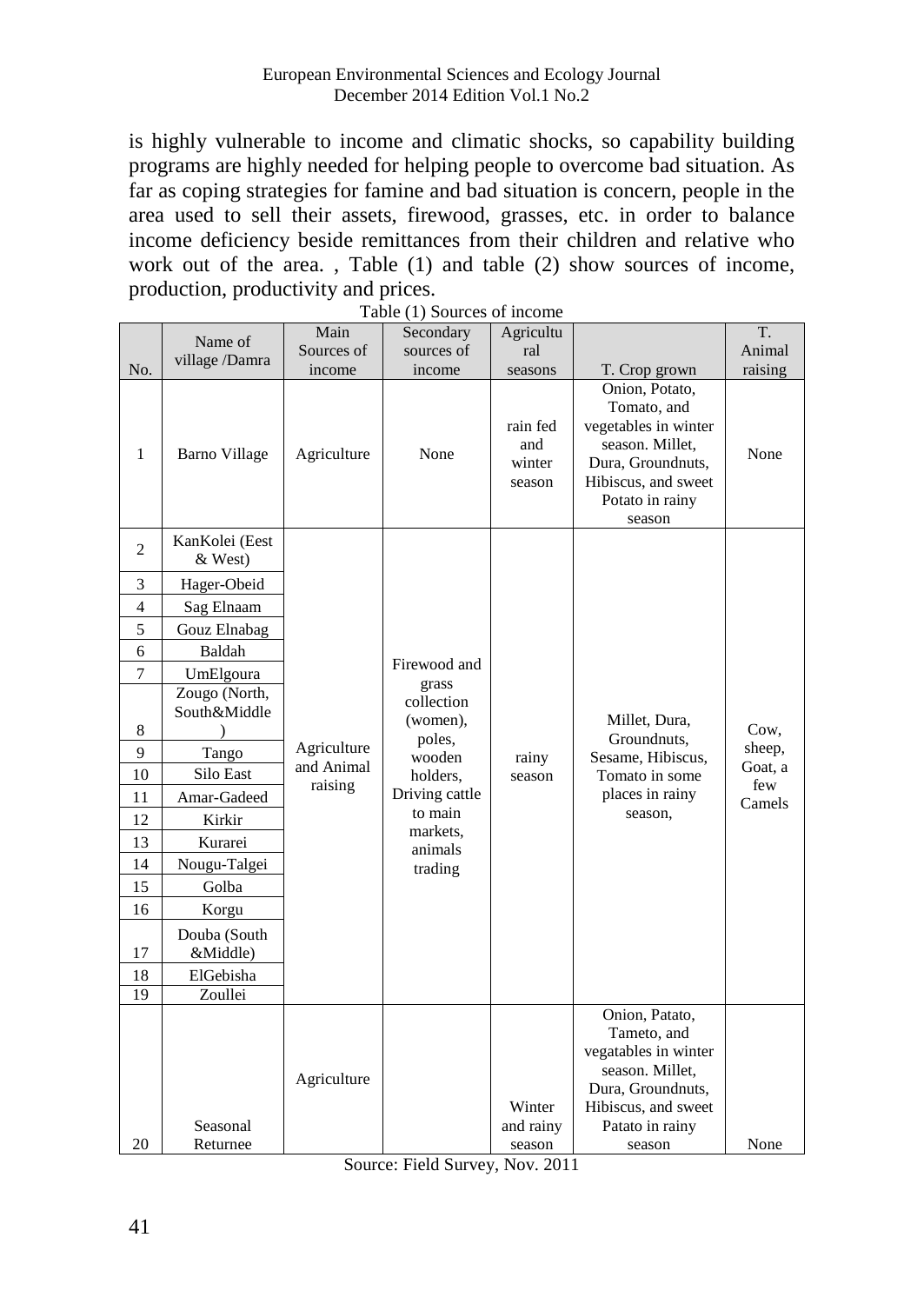#### European Environmental Sciences and Ecology Journal December 2014 Edition Vol.1 No.2

| $\mathbf N$<br>$\Omega$ | Crops   | average<br>cultivate<br>d land<br>per<br>person<br>in winter<br>season | average<br>prodctivit<br>$\overline{v}$ in<br>feddan<br>per sacks | cost per<br>feddan/SD<br>G | averag<br>e<br>prices<br>per<br>sack | Seeds<br>Quantity<br>feddan | Seeds cost<br>per<br>feddan/SD<br>G |
|-------------------------|---------|------------------------------------------------------------------------|-------------------------------------------------------------------|----------------------------|--------------------------------------|-----------------------------|-------------------------------------|
| 1                       | Onion   | $1$ to $2$                                                             | 120                                                               | 5,000                      | 80                                   | $2.8$ Kg                    | 770                                 |
|                         | Potatoe |                                                                        |                                                                   |                            |                                      | $7$ sacks $(50)$            |                                     |
| 2                       | s       | $1$ to $2$                                                             | 90                                                                | 4,000                      | 150                                  | Kg)                         | 1,225                               |
| 3                       | Millet  | $1 \text{ to } 2$                                                      | 10                                                                | 400                        | 160                                  | $7$ Kg                      | 20                                  |
| 4                       | Dura    | $1$ to $2$                                                             | 12                                                                | 400                        | 140                                  | $7$ Kg                      | 20                                  |

Table (2) Crops, productivity, and prices

Source: Field Survey, Nov. 2011

### **Environment and natural resources**

All the area is well vegetated with trees, shrub, bushes, grasses, and weeds. But the vegetation exposed to some bad conditions and misusing, such as conflagration, cutting trees for firewood, charcoal, and timber. Considering planted forest, there is one planted forest at Grash which controlled by government. There are some wild animals lives in the area such as foxes, wolves, monkeys, chimpanzee, arrdvark, rabbits, wild chicken, ect. Regarding water resources, there are some seasonal valleys and stream.in addition to that ground water is abundant, which can be found about 1.5 to 30 meters deep.

### **Problem Identification The three main problems**

Illiteracy, lack of sanitary water, lack of agricultural and veterinary Services are the main problems facing community in the area. During group discussion each village/Damra representatives have gotten their enough chance to speak and discuss their pressing problems and prioritize them, table (3). In addition to that community representative were asked about their contribution toward the solution, so they have driven out the areas of effective contribution, for example they can participate in collection of local materials (sand, gravels, mud, .. etc.), keeping others materials, formulating committees and societies, providing security services to others.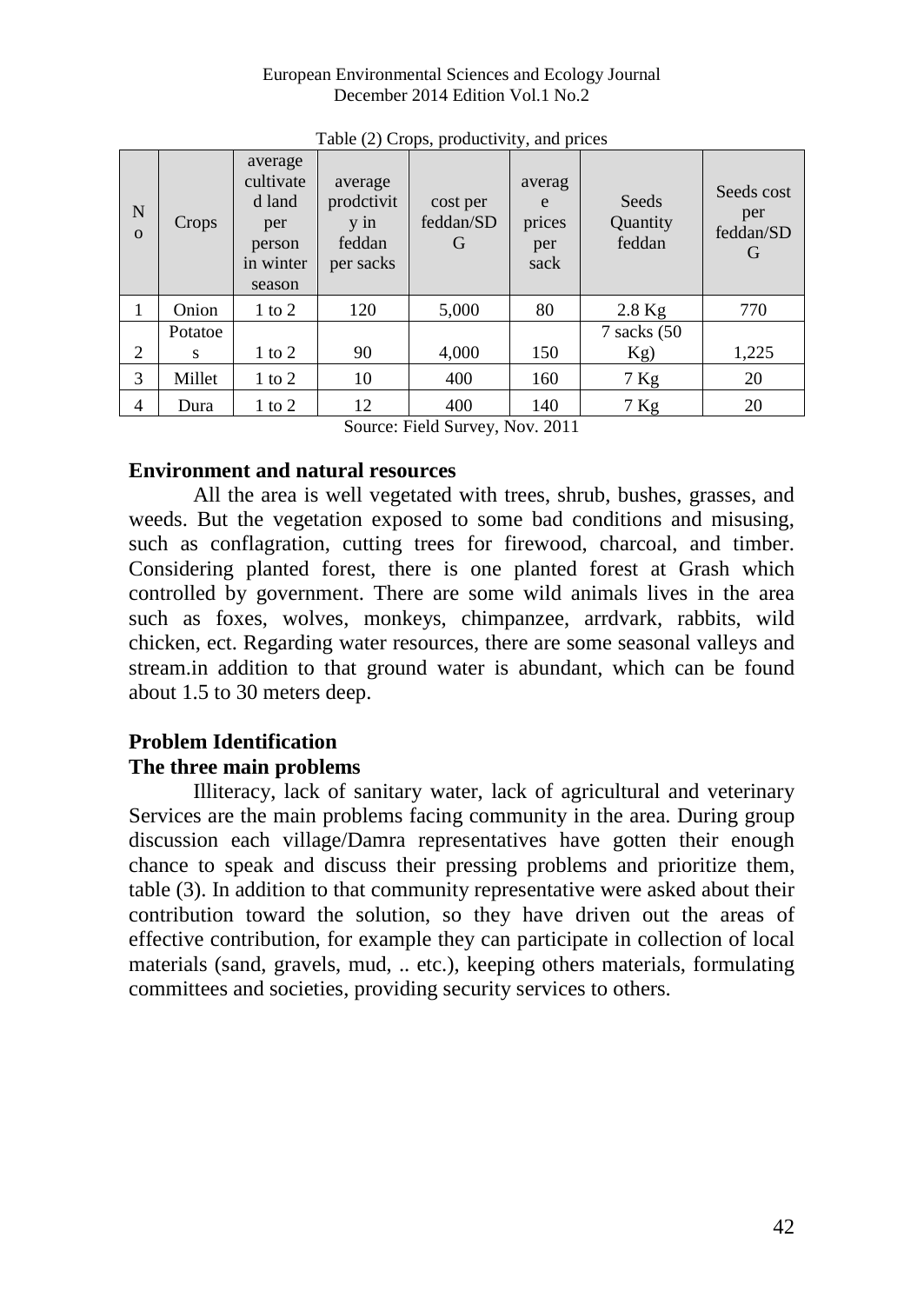#### European Environmental Sciences and Ecology Journal December 2014 Edition Vol.1 No.2

| No.          | Name of<br>village /Damra      | First problem (P1)                                     | Second problem (P2)                                                              | Third problem (3)                                                             |  |
|--------------|--------------------------------|--------------------------------------------------------|----------------------------------------------------------------------------------|-------------------------------------------------------------------------------|--|
| $\mathbf{1}$ | Barno Village                  | Lack/poor of<br><b>Education</b> (Young<br>and adults) | Lack of Health<br>services (Preventive<br>and medicative)                        | Lack of Agricultural services<br>(wells, machineries,<br>Seeds, Pump machines |  |
| 2            | KanKolei (Eest<br>& West)      | Lack of water                                          | Lack of Education<br>(Young and adults)                                          | Lack of Health human and<br>animals services (Preventive<br>and medicative)   |  |
| 3            | Hager-Obeid                    | Lack of water                                          | Lack of Education<br>(Young and adults)                                          | Lack of Health human and<br>animals services (Preventive<br>and medicative)   |  |
| 4            | Sag Elnaam                     | Lack of water                                          | Lack of Education<br>(Young and adults)                                          | Lack of Health human and<br>animals services (Preventive<br>and medicative)   |  |
| 5            | Gouz Elnabag                   | Lack of water                                          | Lack of Education<br>(Young and adults)                                          | Lack of Health human and<br>animals services (Preventive<br>and medicative)   |  |
| 6            | Baldah                         | Lack of water                                          | Lack of Agricultural<br>services (wells,<br>machineries,<br>Seeds, Pump machines | Lack of Education (Young<br>and adults)                                       |  |
| 7            | UmElgoura                      | Lack of water                                          | Lack of Education<br>(Young and adults)                                          | Lack of Health human and<br>animals services (Preventive<br>and medicative)   |  |
| 8            | Zougo (North,<br>South&Middle) | Lack of Education<br>(Young and<br>adults)             | Lack of water &<br>Agric. Services                                               | Lack of Health human and<br>animals services (Preventive<br>and medicative)   |  |
| 9            | Tango                          | Lack of water                                          | Lack of Education<br>(Young and adults)                                          | Lack of Health human and<br>animals services (Preventive<br>and medicative)   |  |
| 10           | Silo East                      | Lack of water                                          | Lack of Education<br>(Young and adults)                                          | Lack of Health human and<br>animals services (Preventive<br>and medicative)   |  |
| 11           | Amar-Gadeed                    | Lack of water                                          | Lack of Education<br>(Young and adults)                                          | Lack of Health human and<br>animals services (Preventive<br>and medicative)   |  |
| 12           | Kirkir                         |                                                        | Lack of Health                                                                   |                                                                               |  |
| 13           | Korray                         |                                                        | human and animals                                                                |                                                                               |  |
| 14           | Nougu-Talgei                   |                                                        | services (Preventive                                                             |                                                                               |  |
| 15           | Golba<br>Lack of education     |                                                        | and medicative)                                                                  | Lack of agricultural services                                                 |  |
| 16           | Korgu                          | Lack of                                                |                                                                                  |                                                                               |  |
| 17           | Douba (South<br>&Middle)       | agricultural<br>services                               | Lack of education                                                                | Lack of water                                                                 |  |
| 18           | ElGebisha                      | Lack of<br>agricultural<br>services                    | Lack of education                                                                | Lack of water                                                                 |  |
| 19           | Zoullei                        | Lack of<br>agricultural<br>services                    | Lack of education                                                                | Lack of water                                                                 |  |
| 20           | Seasonal<br>Returnee           | Lack of wells                                          | Lack of engines                                                                  | Lack of agricultural services                                                 |  |

Table (3) Problems Analysis

Source: Field Survey, Nov. 2011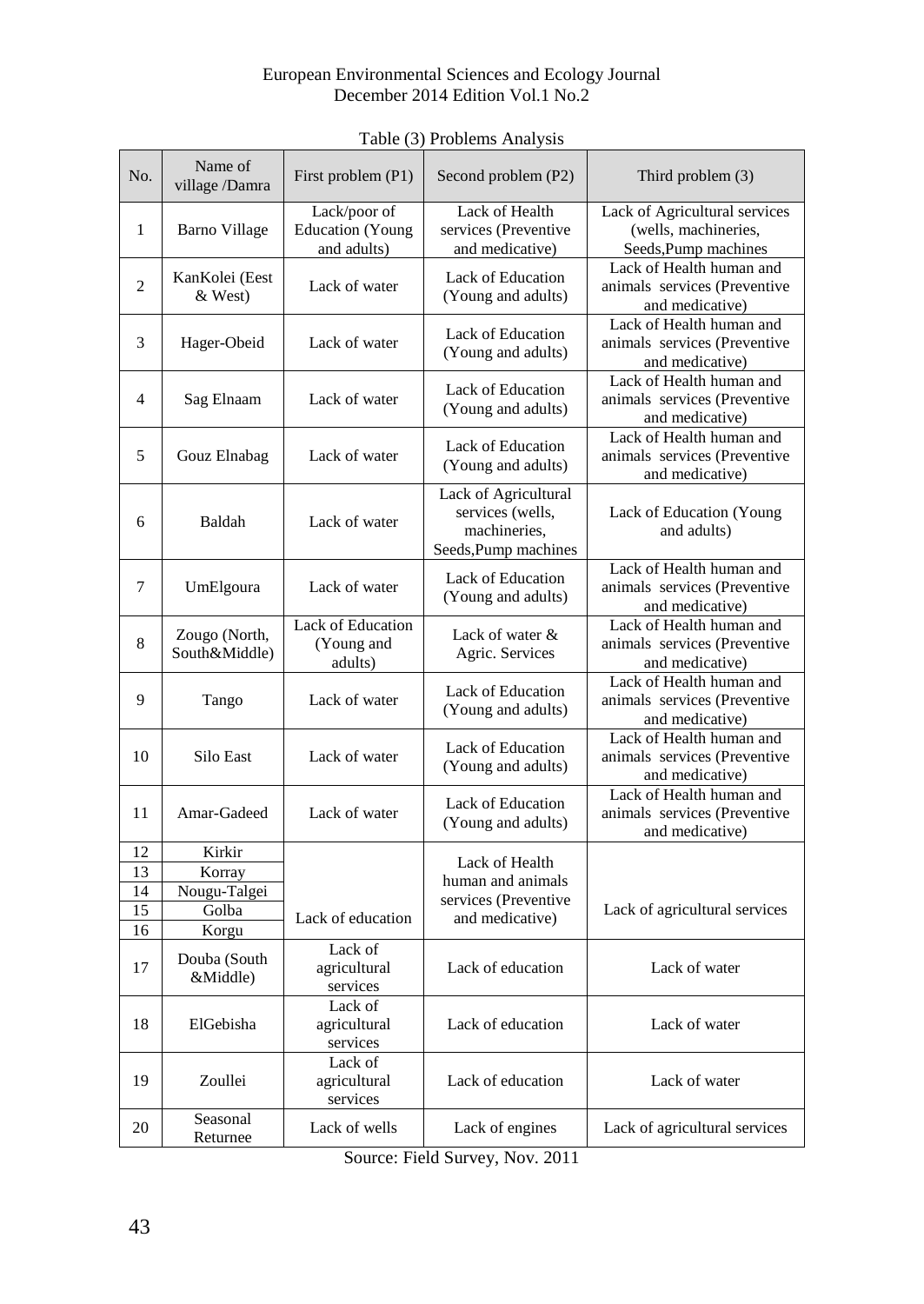### **Problems Trees**

The main two core problems (Illiteracy and low production) are well considered and analyzed according to their root causes, effects, and impacts, figure (1) and (2) show problems trees.



**Root Causes**